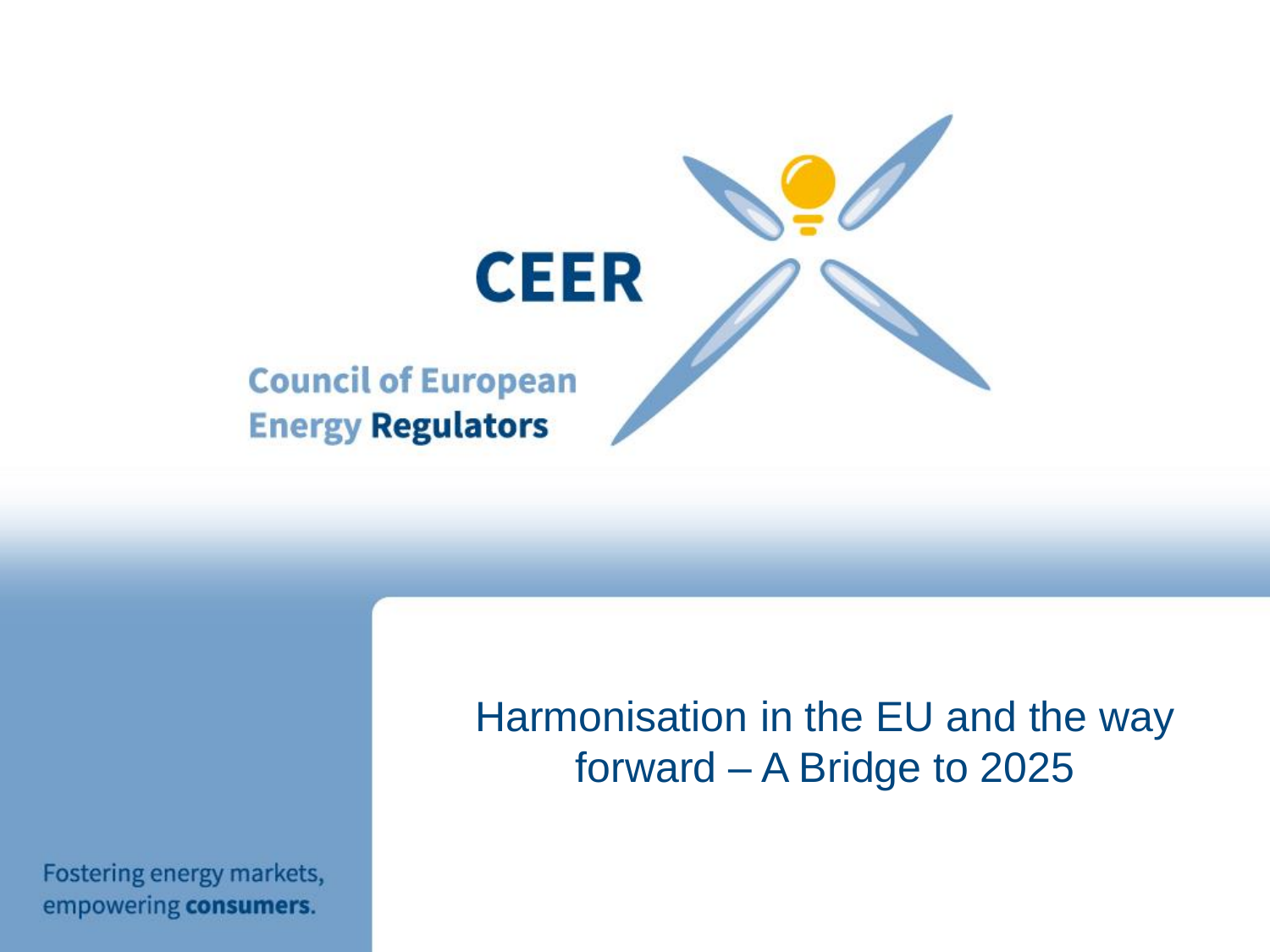

## **Creating an Internal Energy Market**

*"Is it not strange that we can book a train ticket from Portugal to Estonia and can buy our textiles and cars from all over Europe - but for energy markets we are still stuck with our national suppliers? "*



Guenther Oettinger, EU Commissioner for Energy  $(2010 - 2014)$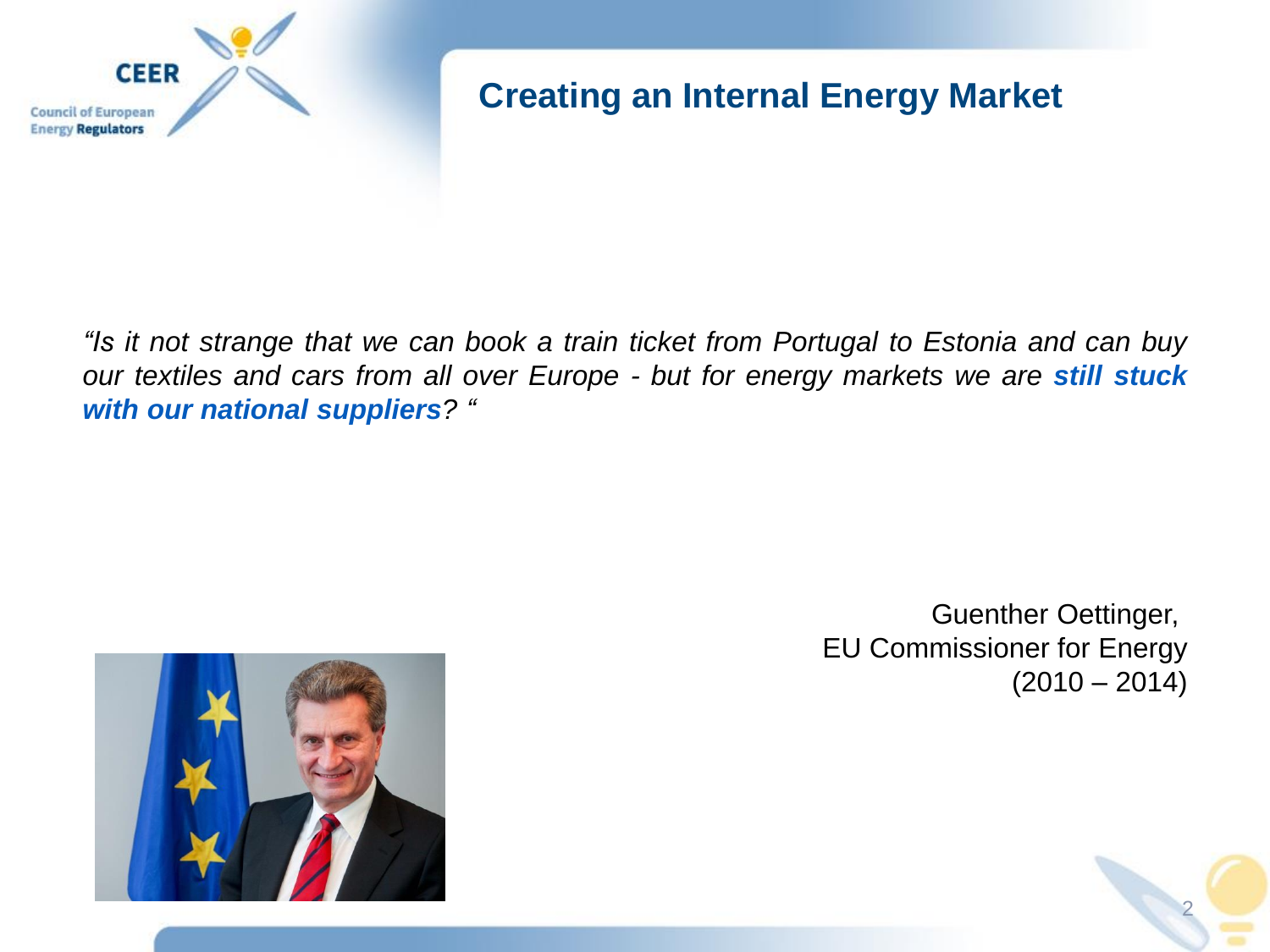

## **Why Harmonisation?**

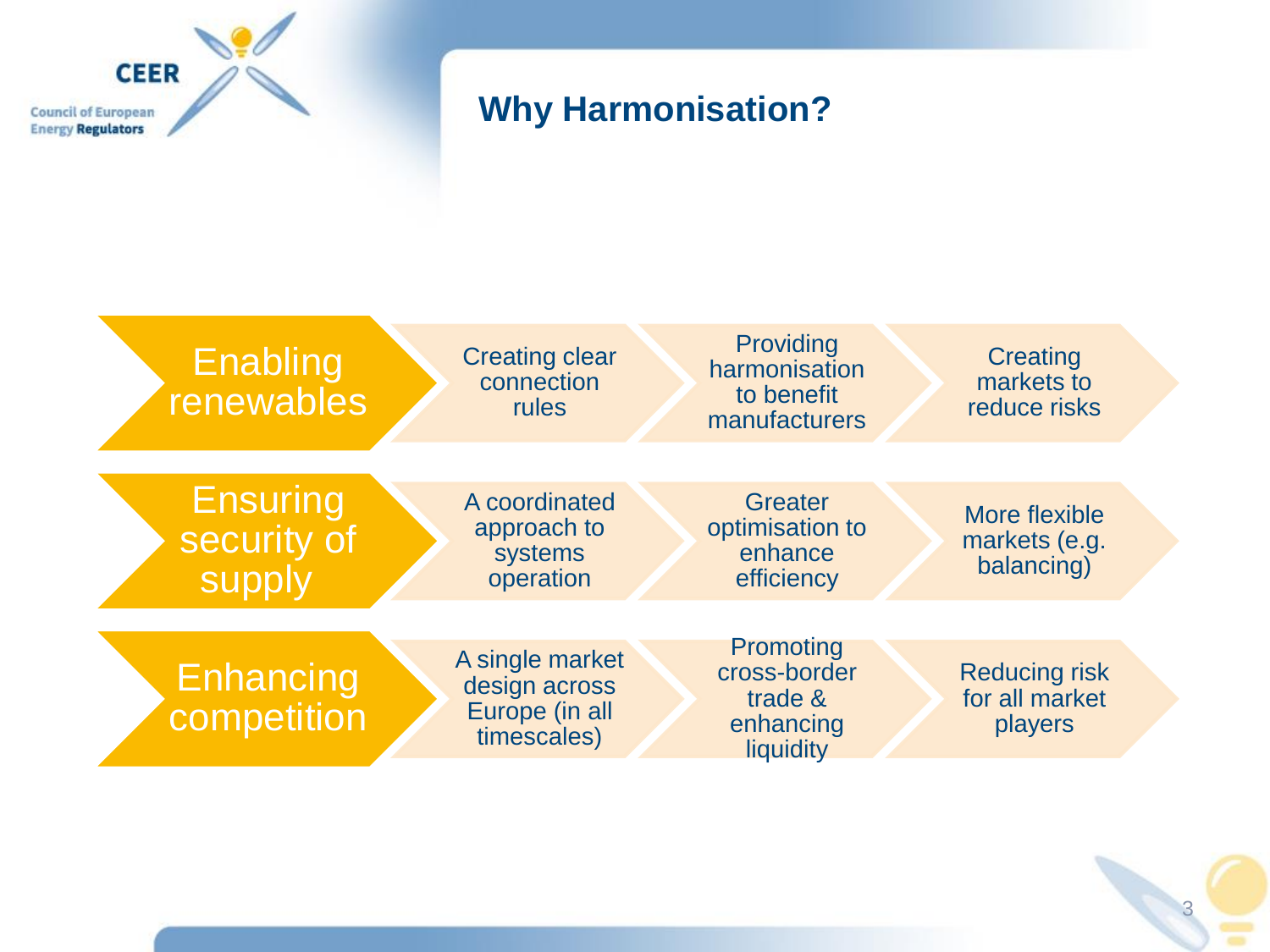

## **History of EU integration**

## **Towards the Single Energy Market**

| <b>1st Package</b><br>"First common<br>rules for the internal<br>market and<br>liberalisation" |      | <b>2nd Package</b><br>"Speeding up liberalisation and<br>market integration"<br><b>Full market opening; obligation for MSs</b><br>to establish NRAs independent from<br>industry; legal & functional unbundling |      | <b>3rd Package</b><br>"EU-wide Institutional &<br><b>Regulatory Framework"</b><br><b>Reinforcing unbundling (including</b><br>ownership); harmonised cross-<br>border rules; strengthened NRA<br>independence & powers;<br>establishment of ACER & ENTSOs |  |
|------------------------------------------------------------------------------------------------|------|-----------------------------------------------------------------------------------------------------------------------------------------------------------------------------------------------------------------|------|-----------------------------------------------------------------------------------------------------------------------------------------------------------------------------------------------------------------------------------------------------------|--|
| <b>Partial liberalisation</b>                                                                  |      |                                                                                                                                                                                                                 |      |                                                                                                                                                                                                                                                           |  |
|                                                                                                |      |                                                                                                                                                                                                                 |      |                                                                                                                                                                                                                                                           |  |
|                                                                                                |      |                                                                                                                                                                                                                 |      |                                                                                                                                                                                                                                                           |  |
| 1996                                                                                           | 1998 | 2003                                                                                                                                                                                                            | 2005 | 2009                                                                                                                                                                                                                                                      |  |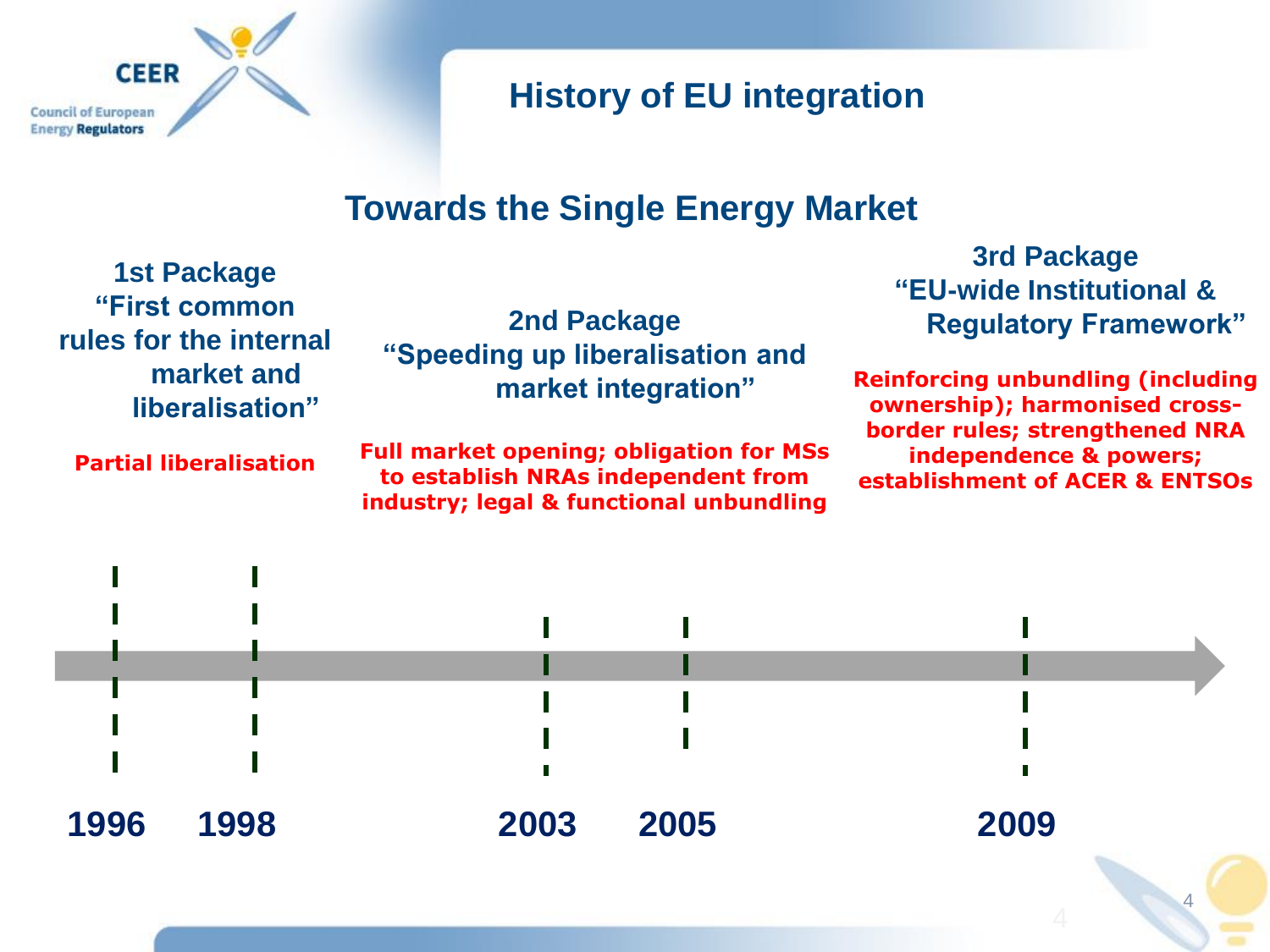

# **History of EU integration**

#### **Voluntary cooperation has shown its limits …..**

3rd Package to fill 'regulatory gap' in cross-border framework and embed a more European approach to the IEM:

- Strengthened **NRAs' powers and independence** from public or private interests; mandate to cooperate at European level and to promote the internal energy market
- European regulatory Agency ('**ACER') created** to promote and support regulatory cooperation across the EU structure, coordinate NRA action where necessary and participate in EU-wide regulatory processes
- **ENTSOs created for increased cooperation and coordination among** transmission system operators (TSOs)
- **Network codes** (binding) at European level for cross-border network & market integration issues & European network planning

**All aimed at achieving**

**competitive IEM to deliver real choice** **for all consumers be they citizens or businesses**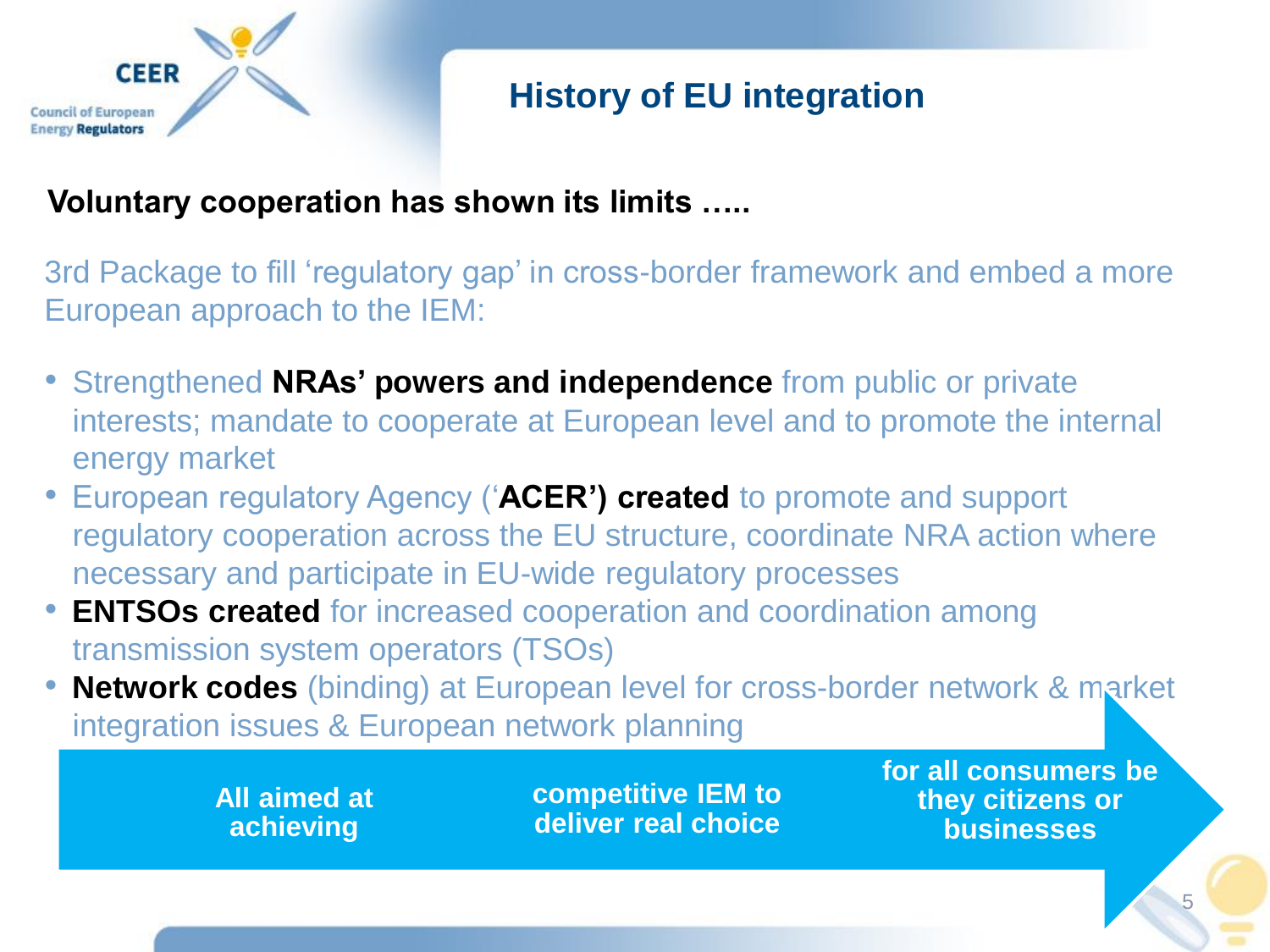

# **Network Codes**

- ► The codes form a set of **harmonised rules** for cross-border trade of gas and electricity.
- ► The 3rd Energy Package set out a framework for these codes to be developed by the European Transmission System Operators (ENTSOs) for gas and electricity, ACER and market participants





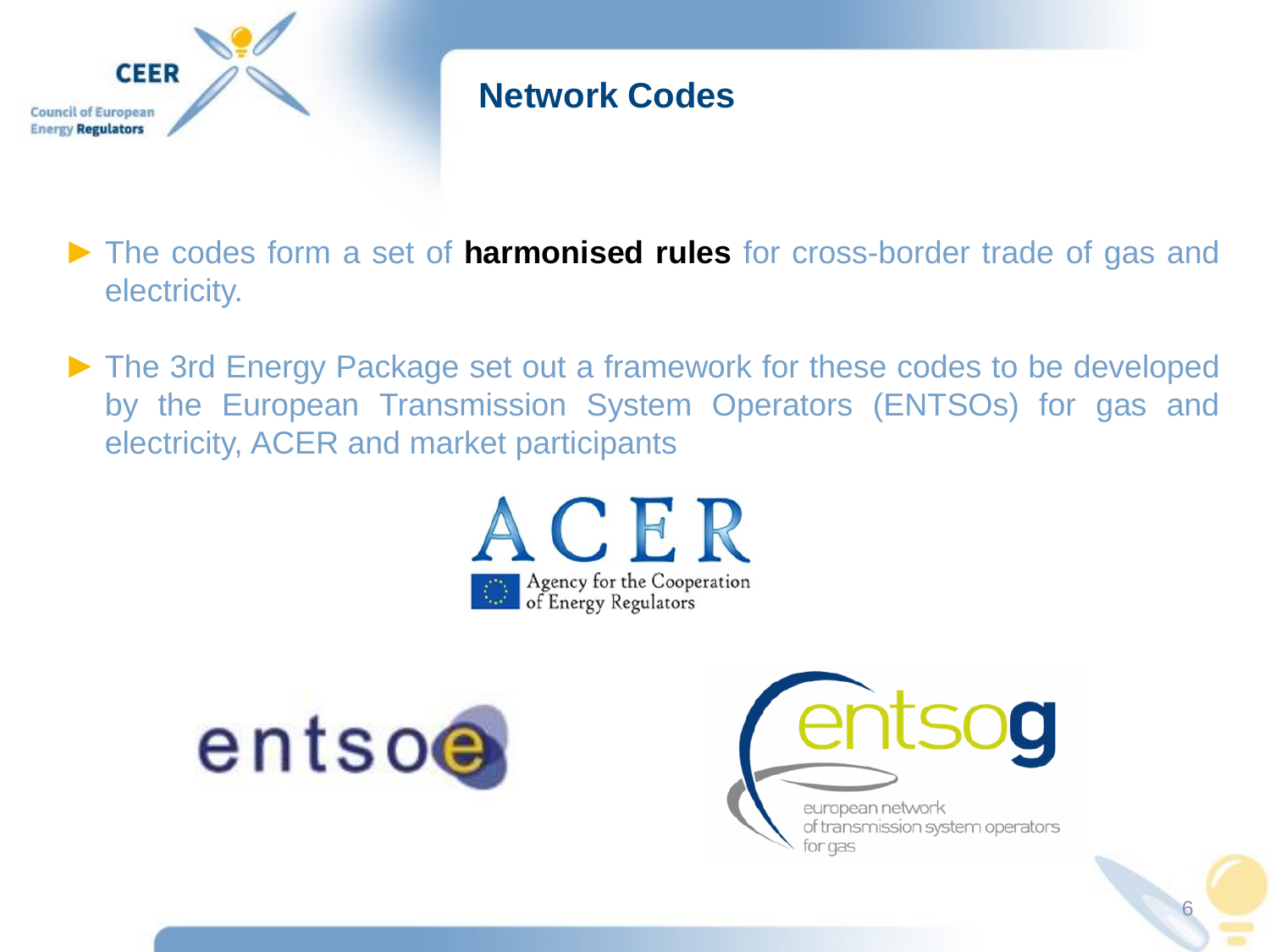# **CEER Council of European Energy Regulators**

#### **Network Codes What are they?**

#### **Electricity Network Codes**

## **3 Connection Network Codes**

Set requirements for:

- **Generators**
- Demand-side
- HVDC connections

#### **3 Market Network Codes**

Set market rules for:

- Day ahead/intraday & Capacity calculation
- Long-term timeframes
- System balancing

### **3 Operational Network Codes**

Set common rules for:

- Assessing adequacy
- Planning outages
- System security
- **Emergency situations**

#### **Gas Network Codes**

#### **5 Network Codes**

Congestion Management Procedures (CMP) Capacity Allocation Mechanisms (CAM) **Balancing** 

**Interoperability** Harmonised tariff structures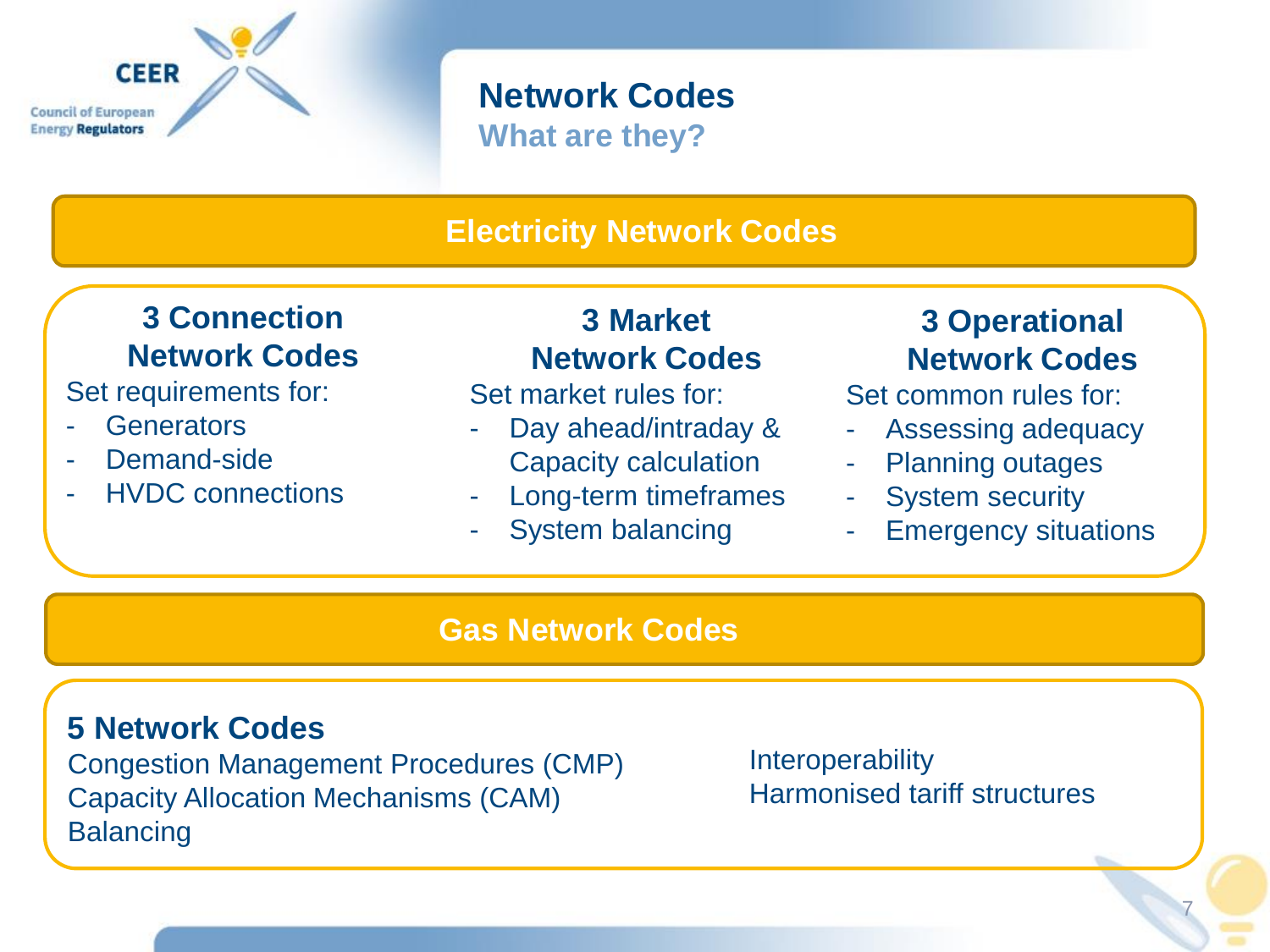

# **Regional Initiatives**

- To speed up the integration of Europe's national energy markets.
- Regional Initiatives create electricity and 3 gas regional markets as a staging post towards a single-EU energy market.
- The North West region was price coupled on the day-ahead time frame on 4 February 2014.
- Nordic and Baltic markets are fully integrated in all time frames (NordPool Spot)

[Regional Initiatives Status Review Report 2014](http://www.acer.europa.eu/Official_documents/Acts_of_the_Agency/Publication/ACER Regional Initiatives Status Review Report 2014.pdf) 

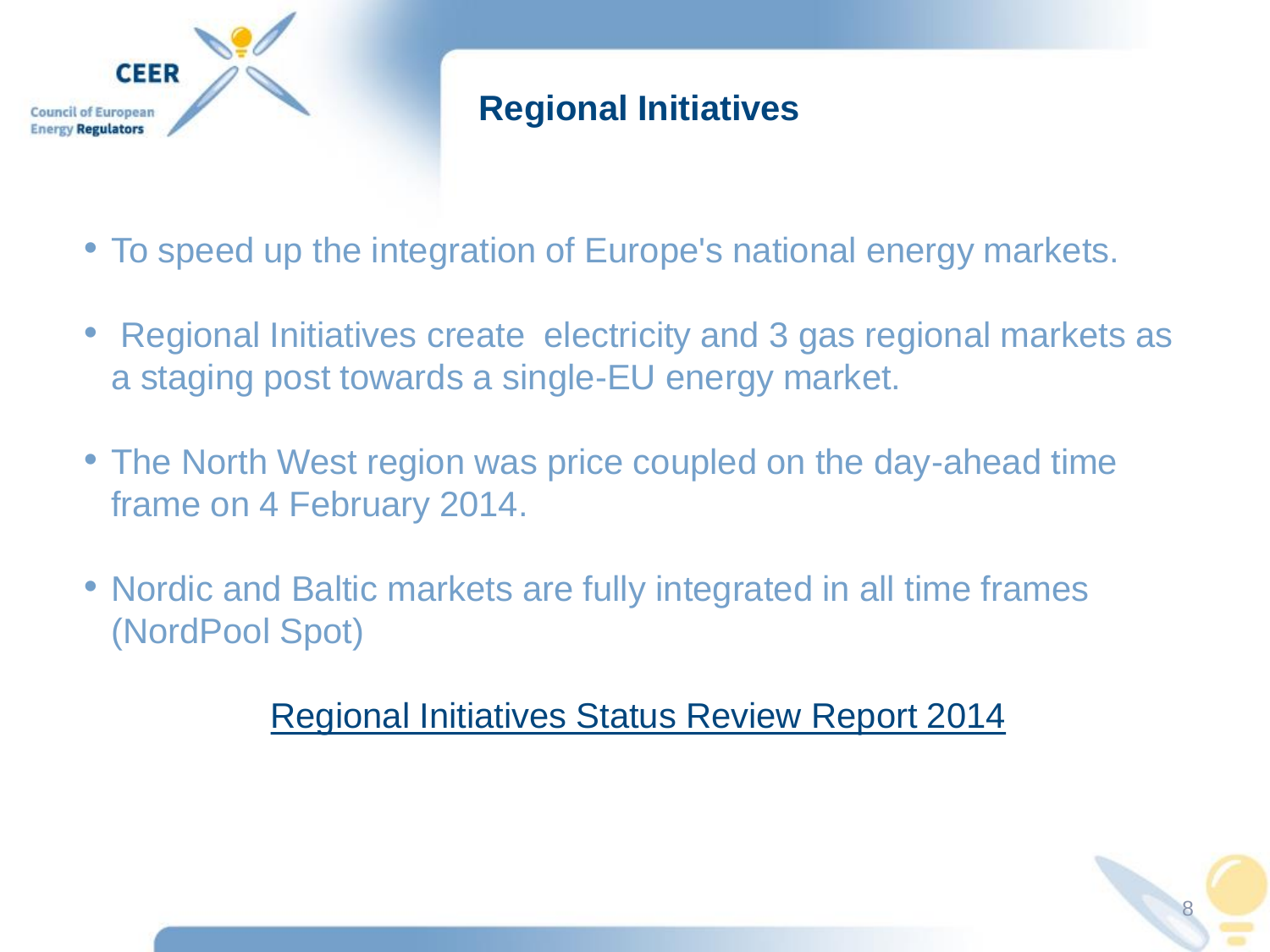

## **Progress achieved**

- In addition to common market rules (network codes) and common legal requirements (3rd Package provisions)
- In 2014, single electricity day-ahead market coupling covers Strait of Gibraltar to the Barents Sea, covering 17 jurisdictions and approximately **75% of the electricity** delivered in the EU
- Price convergence is improving
- Cross-border capacity contracting becoming more short-termed (e.g. where liquid gas hubs exist)
- New joint auction offices and regional market operators, TSO cooperation bodies and possibly electricity and gas capacity allocation bodies

….but much more work still to be done!

[ACER-CEER Annual Market Monitoring Report 2014](http://www.acer.europa.eu/Official_documents/Acts_of_the_Agency/Publication/ACER_Market_Monitoring_Report_2014.pdf)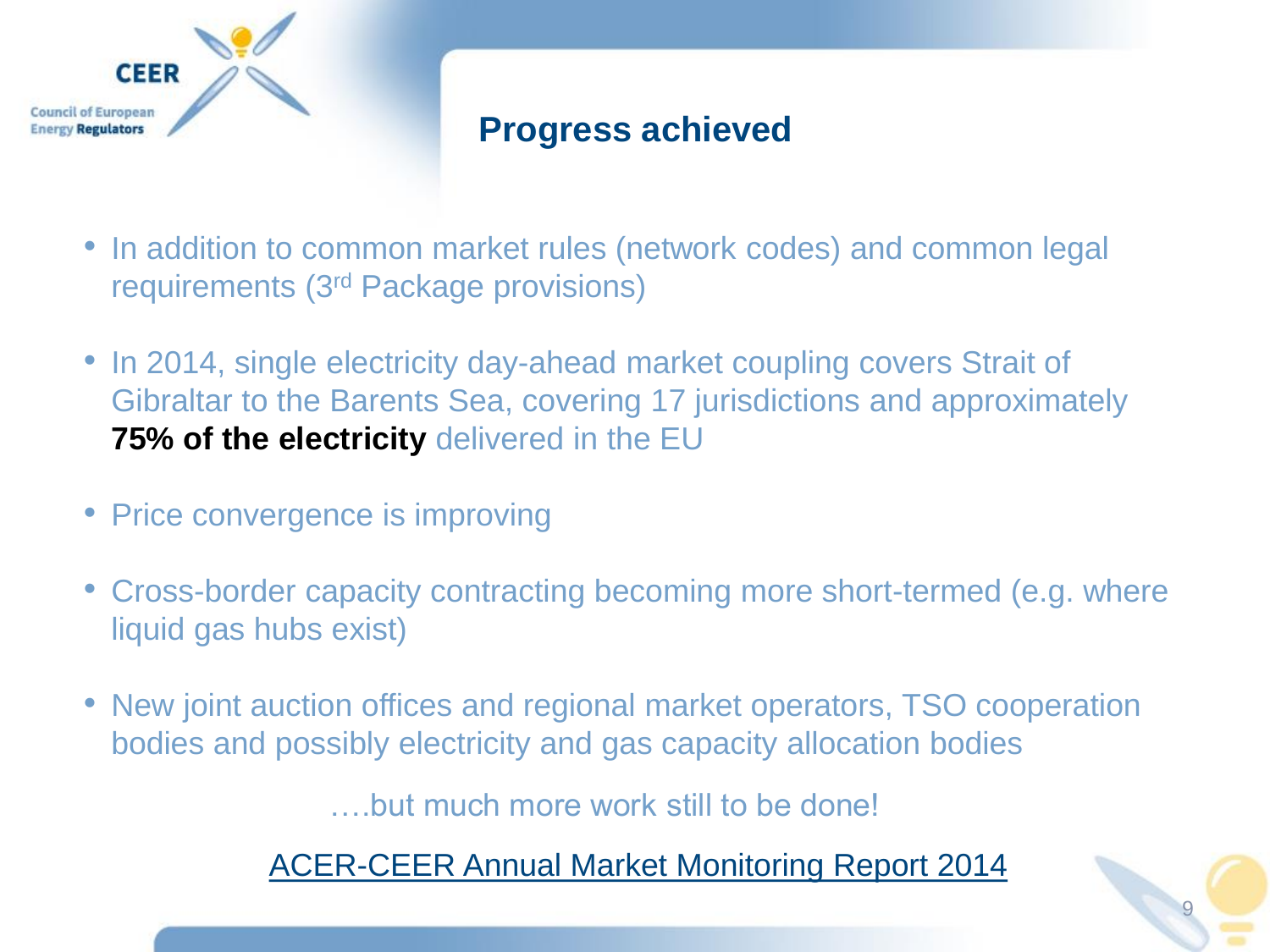

## **Lessons learned from voluntary projects**

- It takes time
- Political backing is an absolute key
- Stakeholder involvement is important
- Prioritising the recommendations in advance can be helpful
- Governance of new market arrangements needs careful thought to reflect changes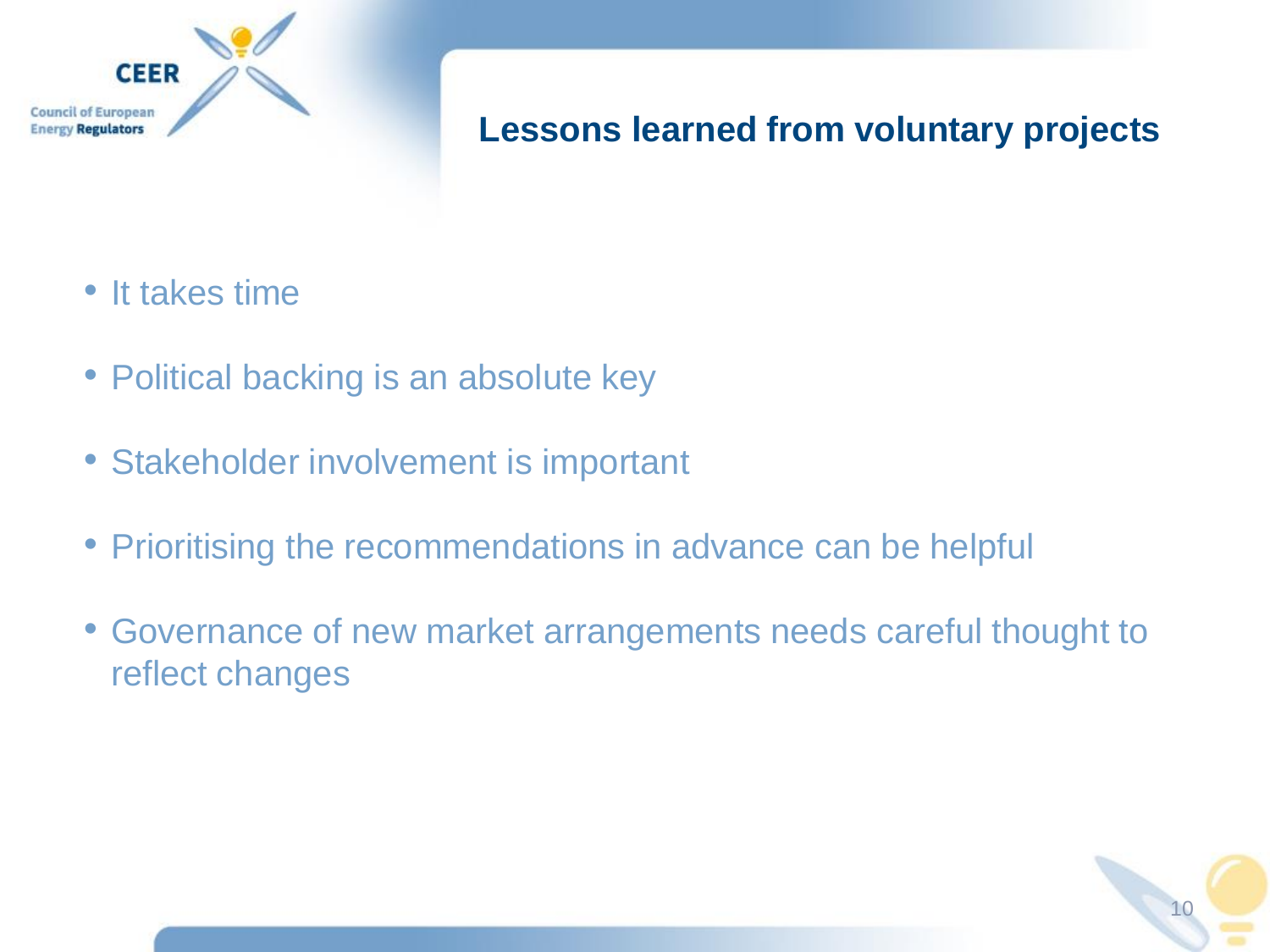

## **The Bridge to 2025**

**The "Bridge" is a formal Recommendation from ACER to the European Parliament, the Council and the Commission; based on the challenges over the next decade of EU energy market integration.**

**ACER and CEER worked together to produce The Bridge to 2025 which represents a joint strategy to shape EU energy policy over the coming decade.**

**The Bridge is a document but also an ongoing process**





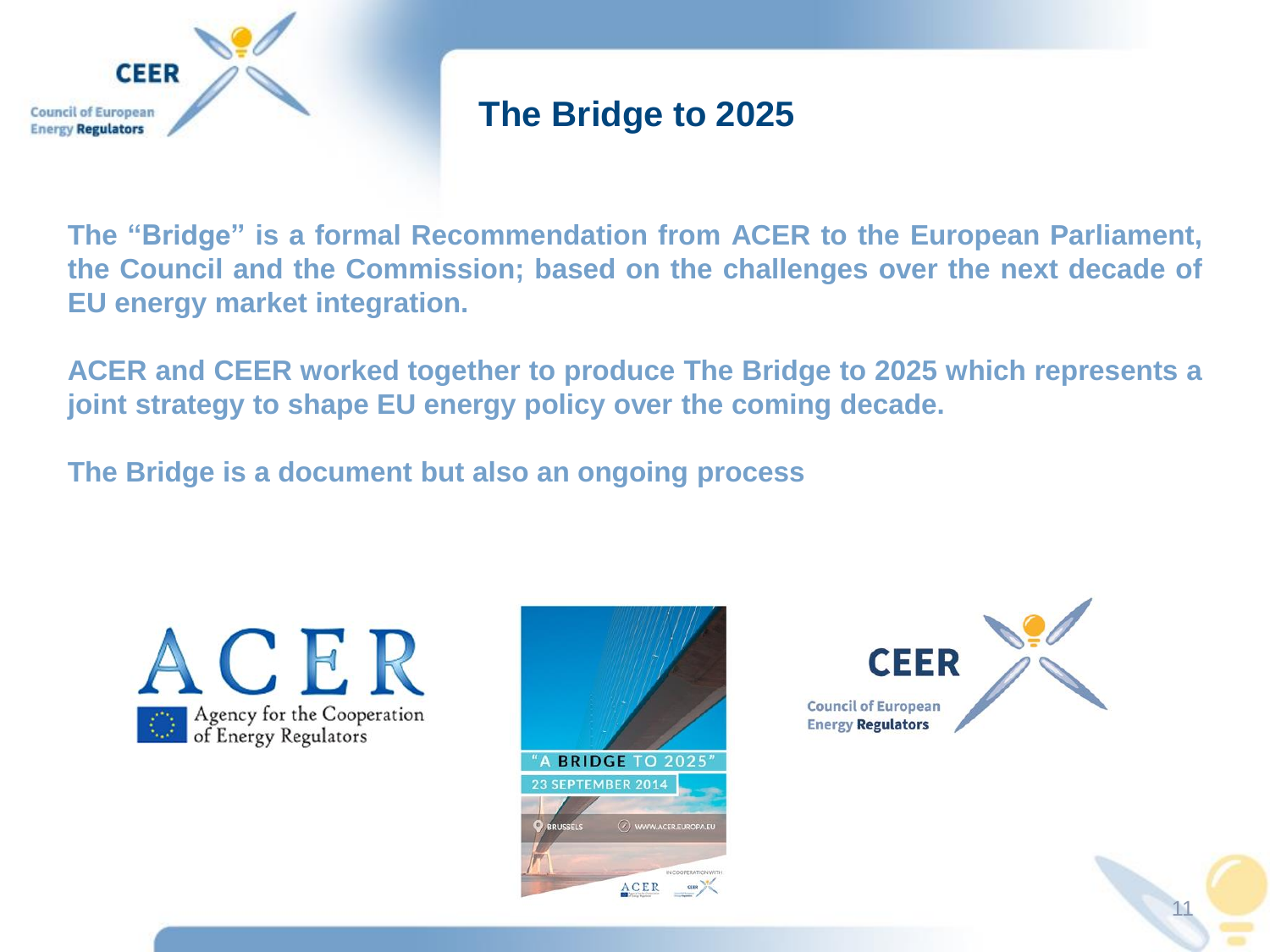

## **Key Objectives**

The Bridge Recommendation reflects regulators' ambition to achieve five key objectives for the Internal Energy Market by 2025:

**1. Establishing liquid, competitive and integrated wholesale energy markets**

**2. Enhancing Europe's security of supply and channelling the external element of IEM**

**3. Moving to a low carbon society with increased renewables and smart, flexible responsive energy supply** 

**4. Developing a functioning retail market that benefits consumers**

**5. Building stakeholder dialogue, cooperation and new governance arrangements**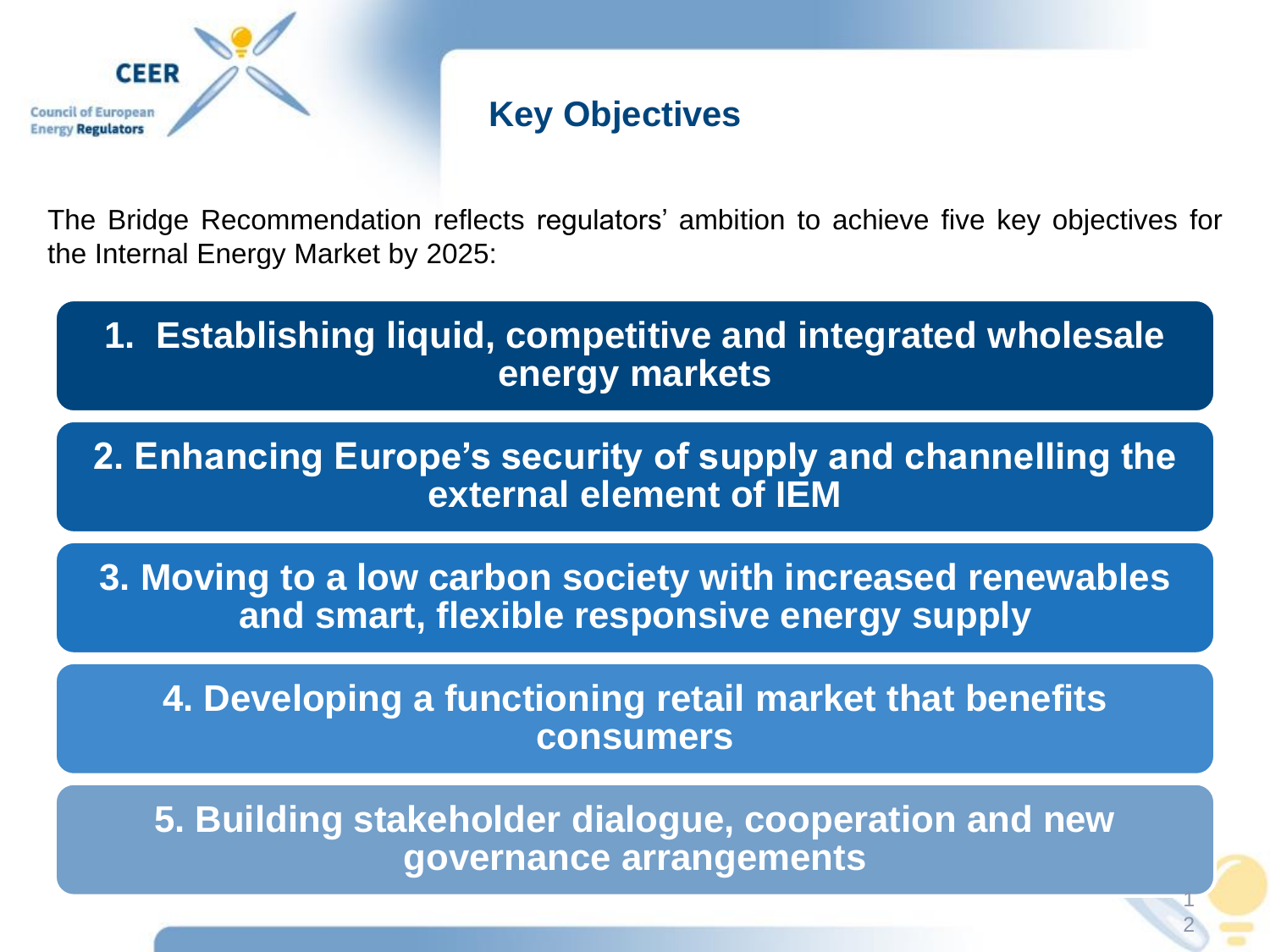

# **1.5 Bridge Proposals for ACER & CEER (1)**

**Cross-cutting proposals address the full range of energy policy - from electricity and gas, to retail and consumer to distribution networks and the overall governance for European level energy cooperation.**

**Some key proposals include:**

- ► **Implement fully the Third Package framework, network codes and Target Models for electricity and gas**
- ► **Develop the Gas Target Model to help manage the uncertainty about future gas demand and where appropriate the electricity Target model**
- ► **Promote security of supply and more coordinated and consistent approaches to assessing system adequacy**
- ► **Facilitate flexible response, including participation of the demand side**

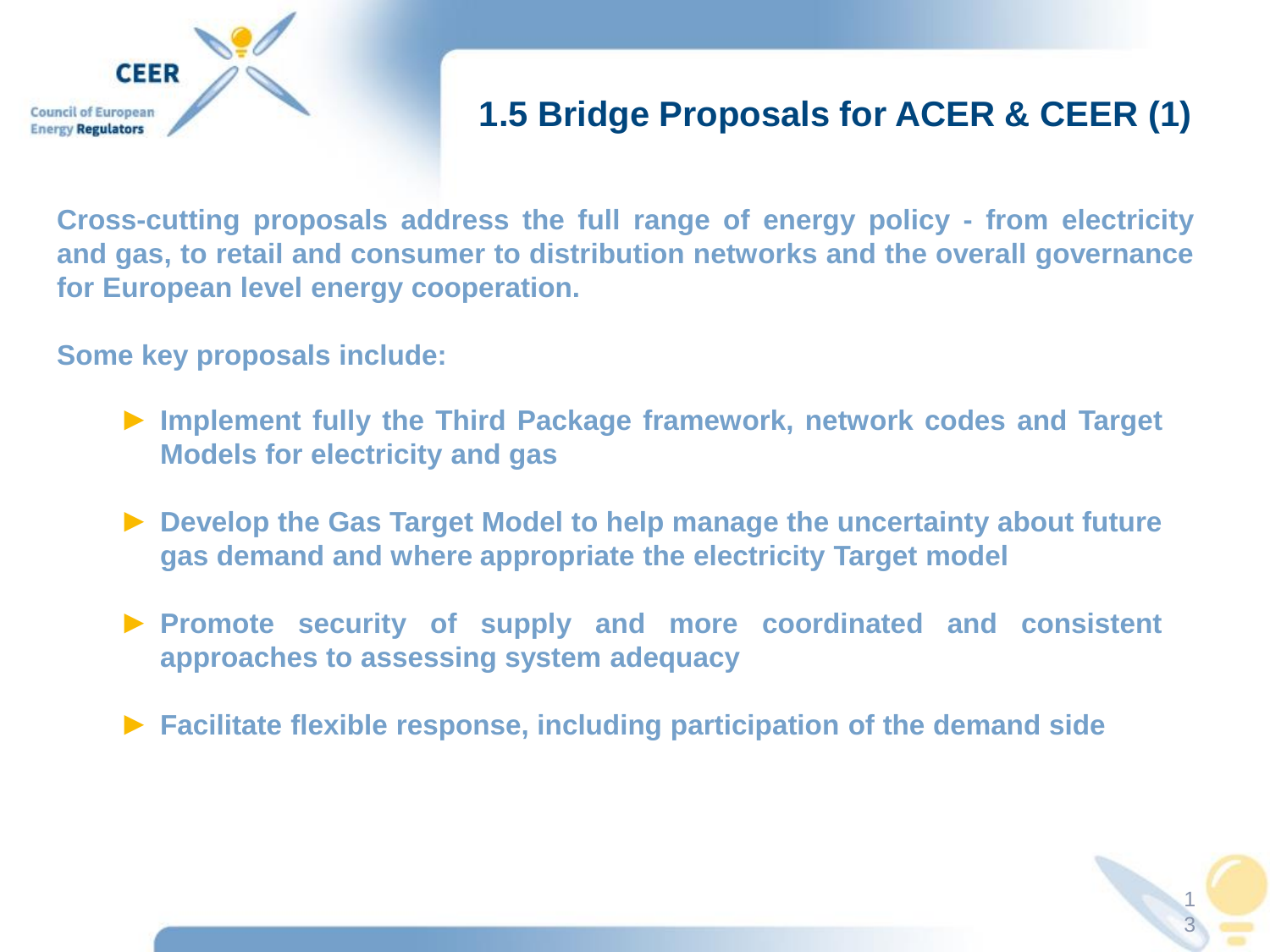

# **1.6 Bridge Proposals for ACER & CEER (2)**

- ► **Establish common criteria for a well functioning retail market and develop a roadmap aimed at competitive and innovative retail markets by 2025**
- ► **Protect and empower consumers to participate actively in energy markets through developing CEER/BEUC vision**
- ► **Establishing stakeholder panels of energy actors and consumer representative bodies**
- ► **Ensure that the market for new service providers is not foreclosed by incumbents**
- ► **Review and improved regulatory oversight of ENTSOs and of other bodies (e.g. NEMOs)**

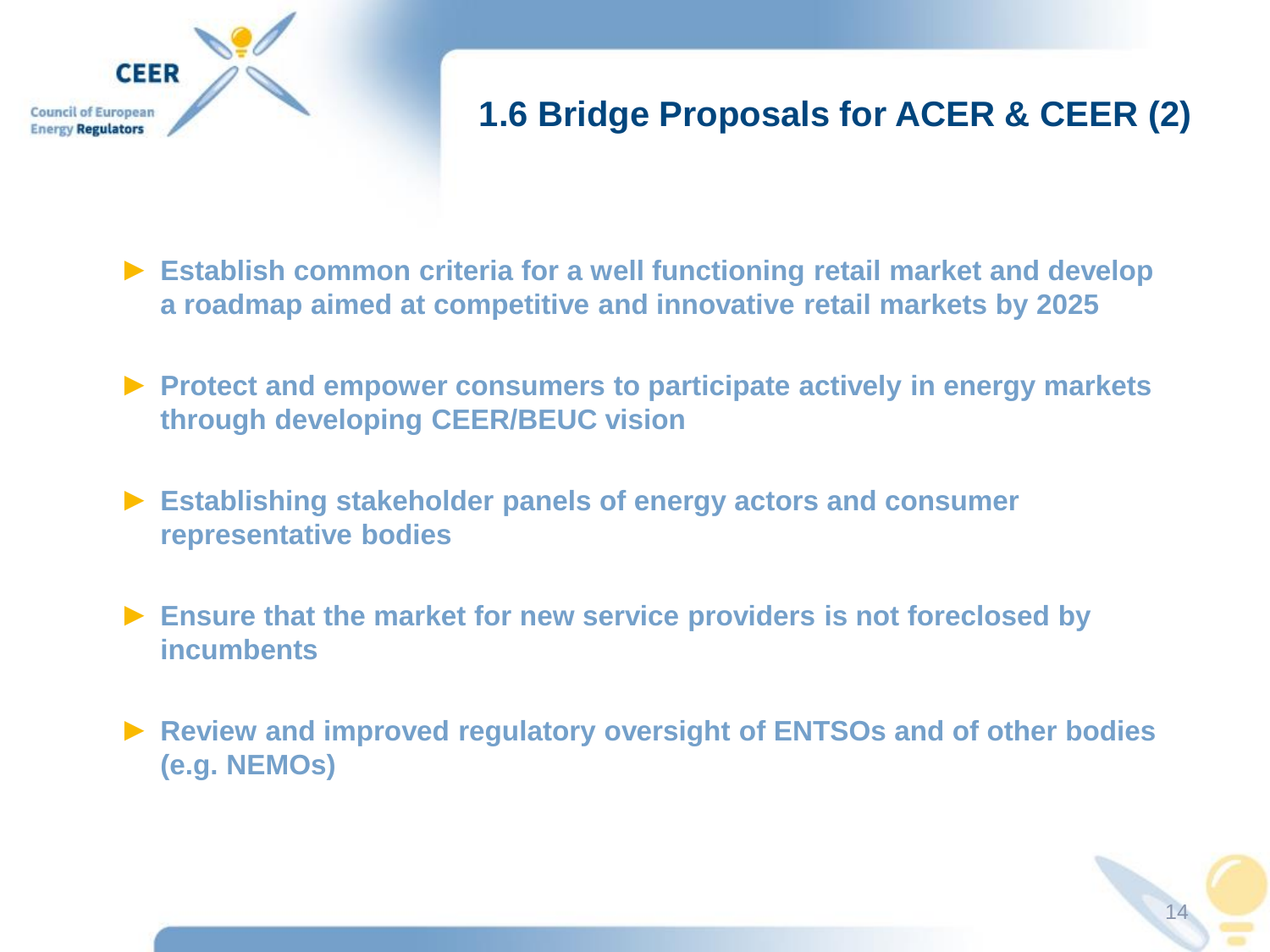

## **New area for EU action: Retail Markets**

- A disconnect between wholesale and retail energy markets, despite lower wholesale prices retail prices has increased in many areas.
- Price regulation hampers competition and create barriers to entry
- A need to give consumers further rights and tools to empower them to participate actively in energy markets
- CEER focuses strongly in this area
- Energy Union Communication gives support to ACER/CEER views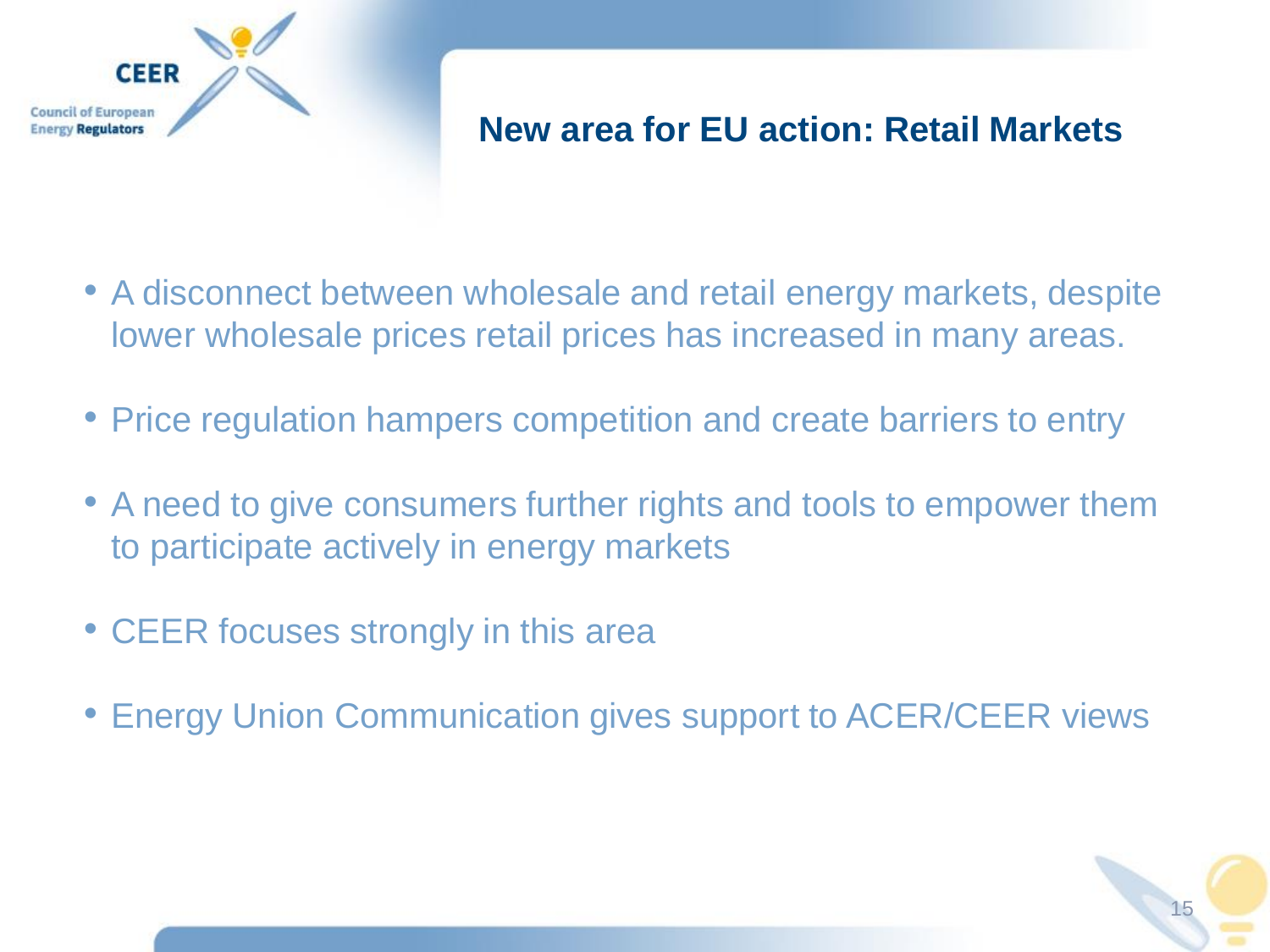

#### **New kid on the block: Energy Union The way forward**

*Communication on Energy Union Strategy Framework*

*+ Communication on "The Road to Paris" (i.e. international climate negotiations) and*

*+ Communication on Progress towards the 10% electricity interconnectivity target*

- Energy Union Communication is very much in line with the Bridge 2025
- The gap between wholesale and retail is highlighted
- New market design what does it mean?
- New legislation is probably under way
- Regionalisation is the way forward

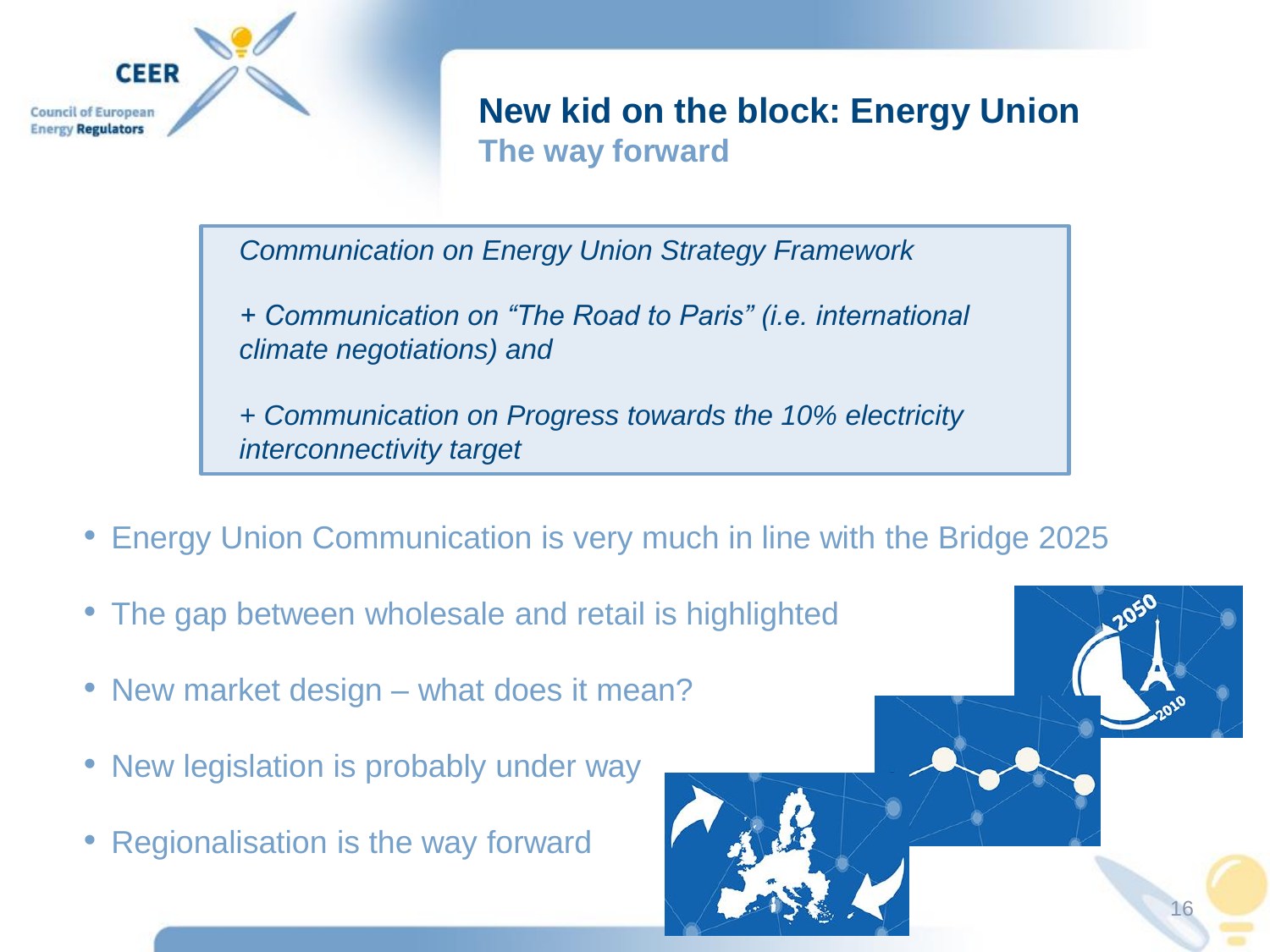

## **Energy Union Communication**

Energy Union strategy composed of five mutually-reinforcing, interrelated dimensions to bring greater energy security, sustainability and competitiveness:

- Energy security, solidarity and trust
- A fully integrated European energy market
- Energy efficiency contributing to moderation of demand
- Decarbonising the economy
- Research, Innovation and Competitiveness